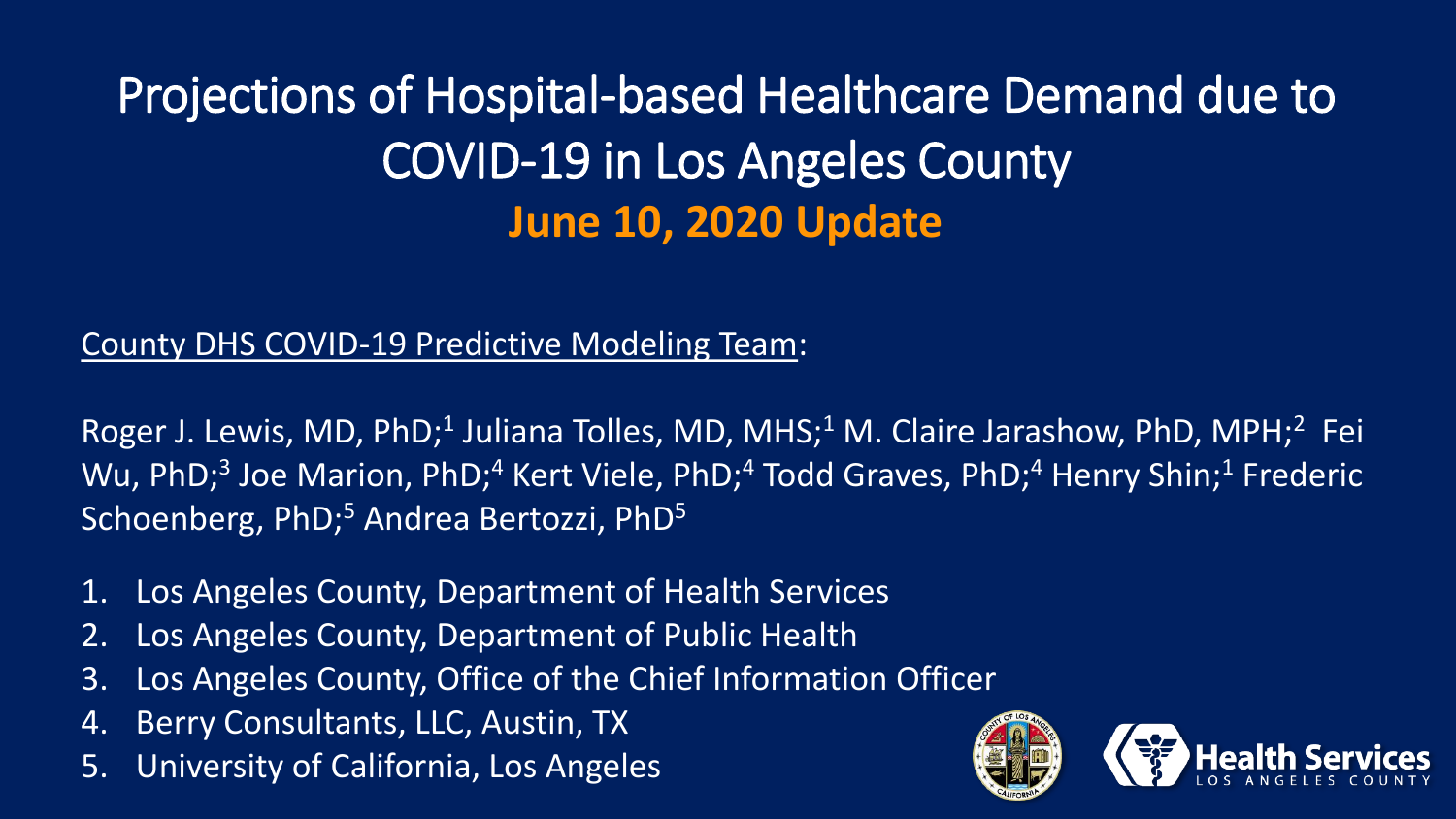# Key Findings of the June 10<sup>th</sup> Update

- This update includes data on hospital visits and volume through June 8, 2020.
- The model allows for changes in transmission associated with relaxation of physical distancing requirements. The total number of persons infected during the epidemic, assuming differences in future transmission, is determined through December 1, 2020.
- Key findings:
	- The overall volume of hospital-based care for patients with COVID-19 appears generally stable or slightly up trending. This up trending is within the range of uncertainty of the prior predictions.
	- Prior to the relaxation of physical distancing requirements, it appears the effective transmission number ("R") was likely less than one and there was a slow decrease in cases over time.
	- While it is not yet known with certainty what effect the relaxation of physical distancing requirements will have on transmission of COVID-19, R appears to now be greater than one and slightly up trending. If transmission has increased, as this suggests, the model predicts a continued increase in hospital patient volume over the next 2-4 weeks.
	- The number of hospital beds and ventilators in Los Angeles County appears adequate to meet the projected need for the care of additional COVID-19 patients over the next 4 weeks. The number of ICU beds may become inadequate in 2 to 4 weeks.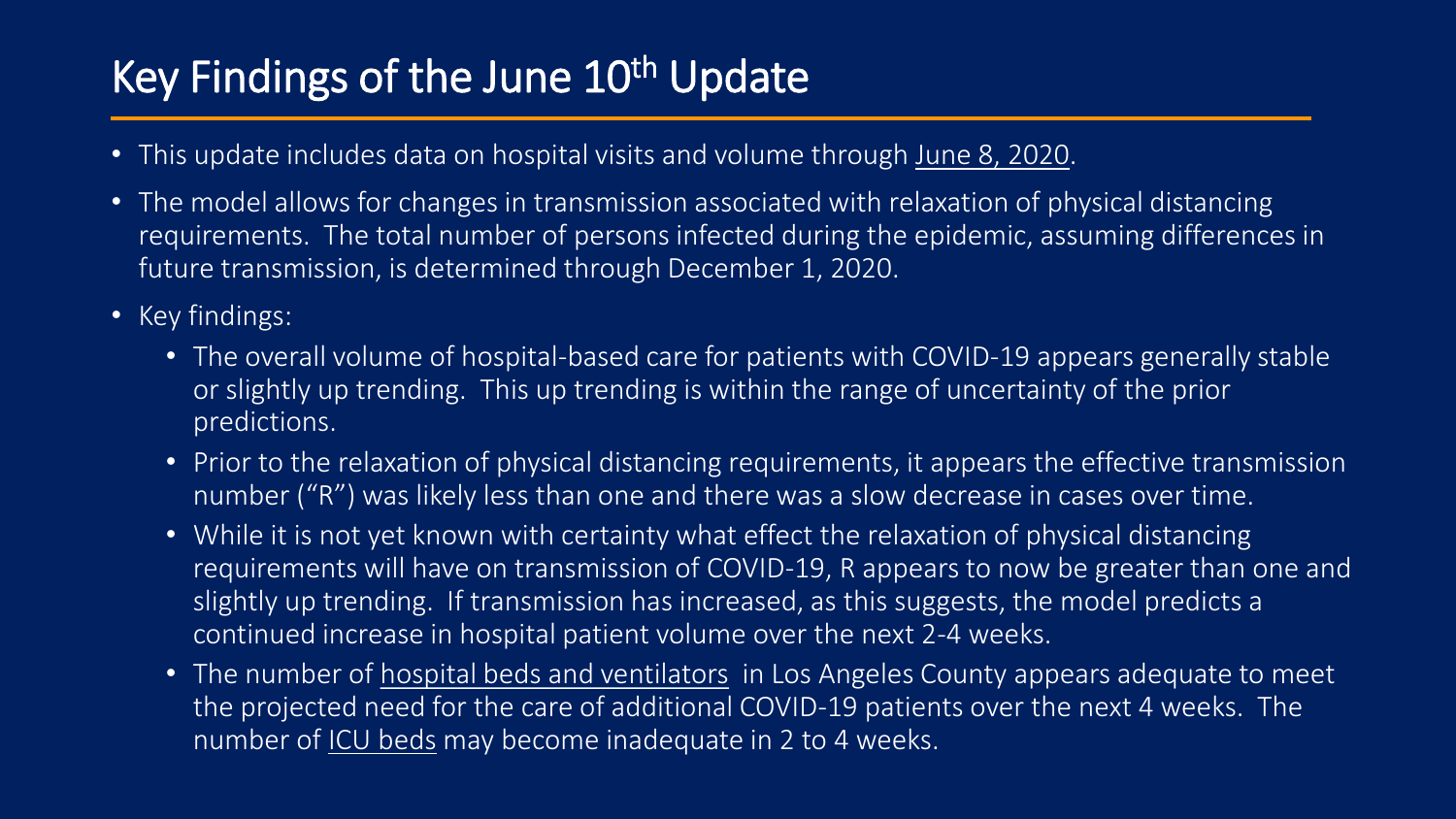# **A Patient's Journey | COVID-19**



*new susceptible people exposed during this time*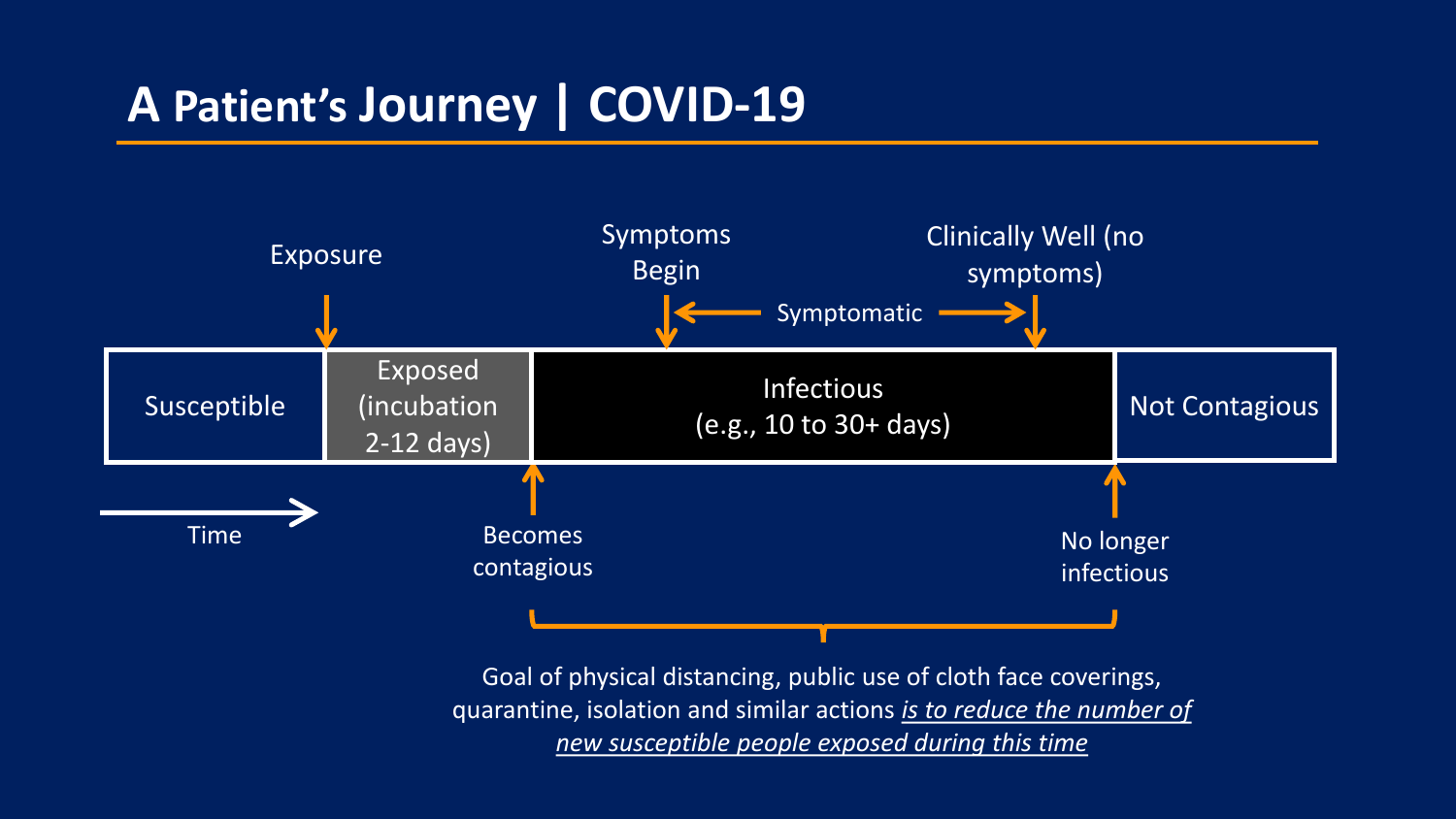#### **Goal of Public Health Response**



Effects of physical distancing & public health interventions:

- 1. Delay peak in demand, increased time to prepare
- 2. Decrease peak demand, increased ability to surge
- 3. Decrease total population infected

Source: CDC 2007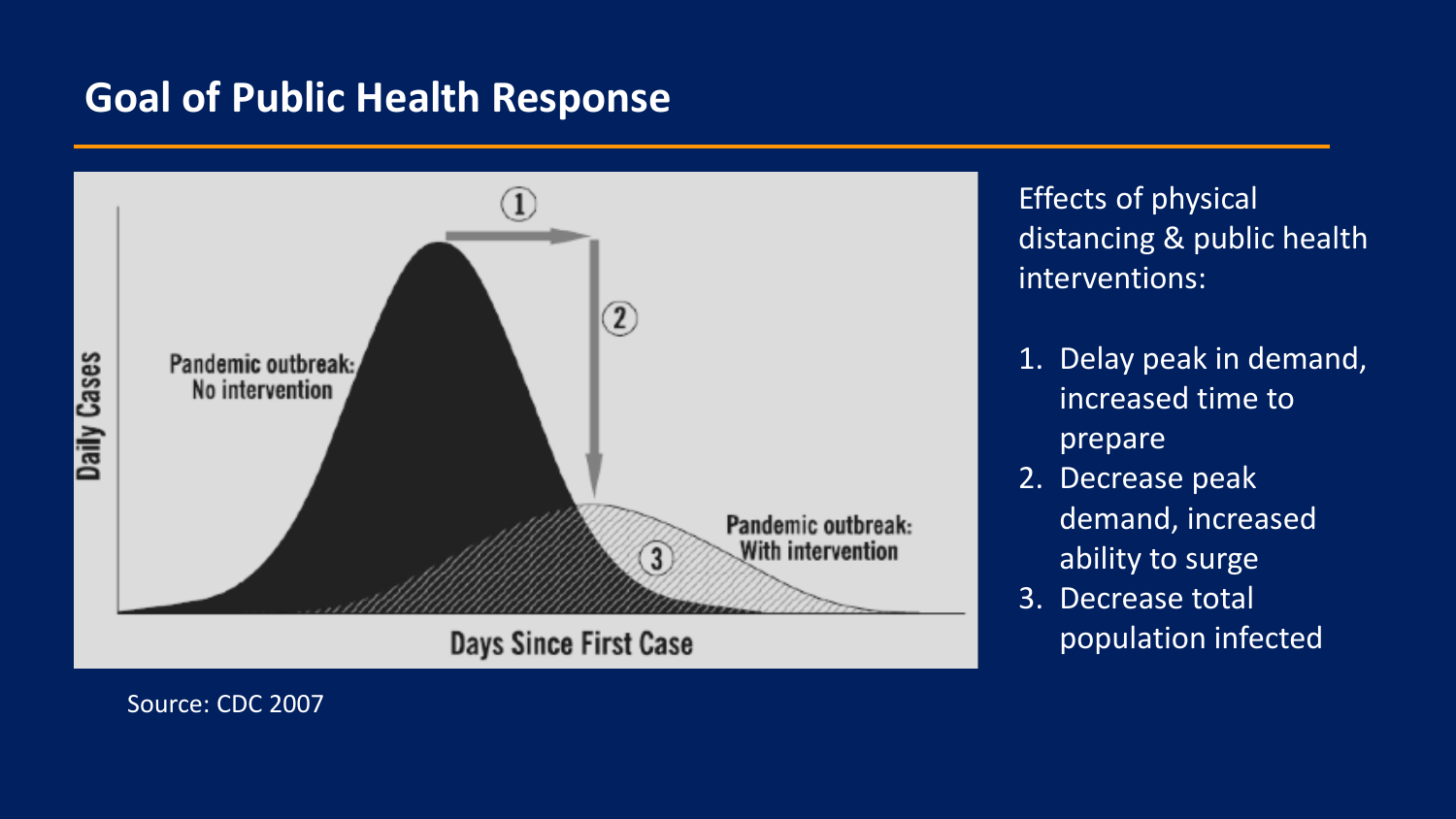#### Hospital Patient Projections

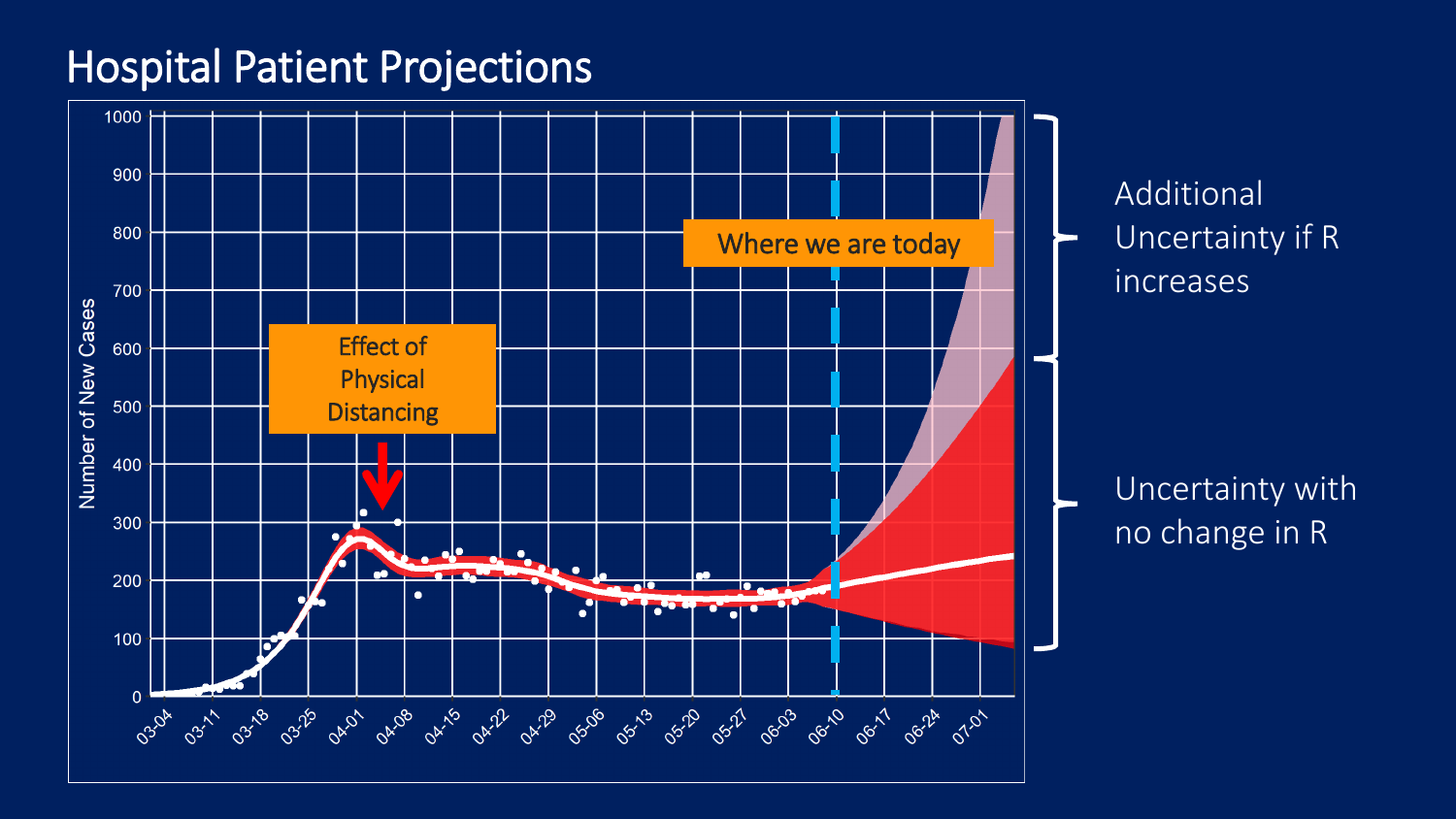## Effective Transmission Number "R"



Uncertainty with no change in R Additional Uncertainty if R is increasing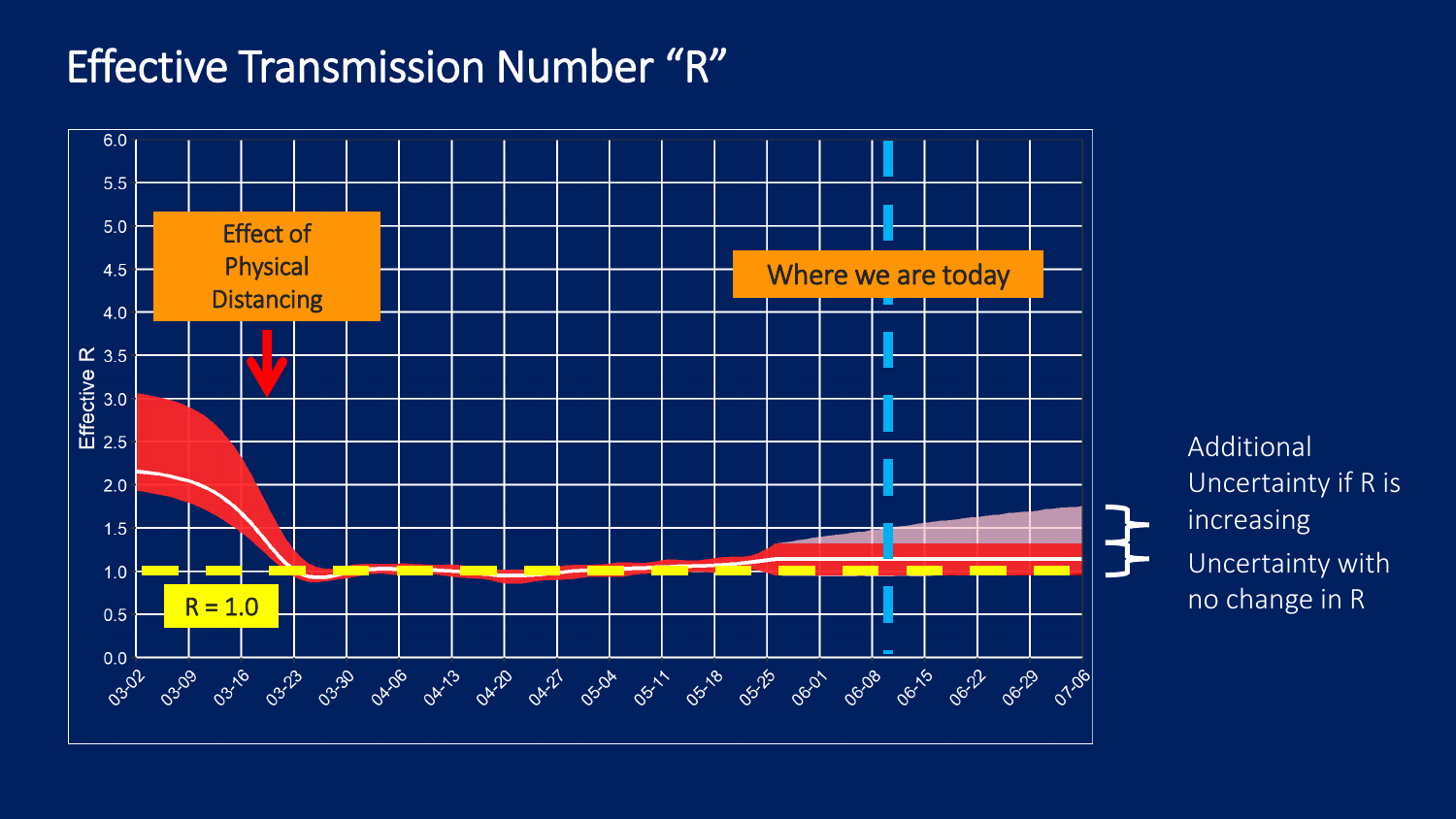#### Predictions of Demand in LA County | Hospital Beds



Additional Uncertainty if R increases

Uncertainty with no change in R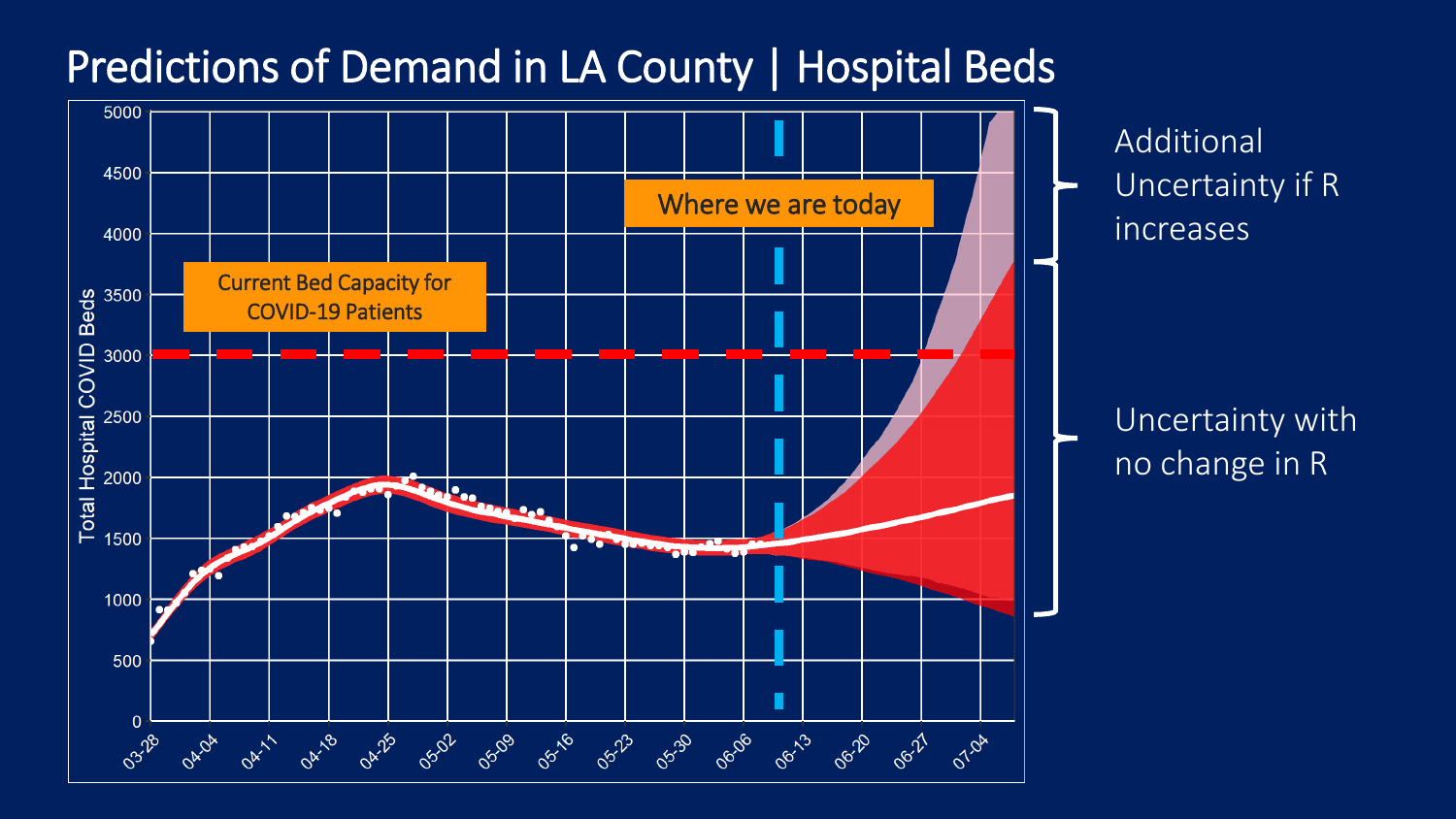## Predictions of Demand in LA County | ICU Beds

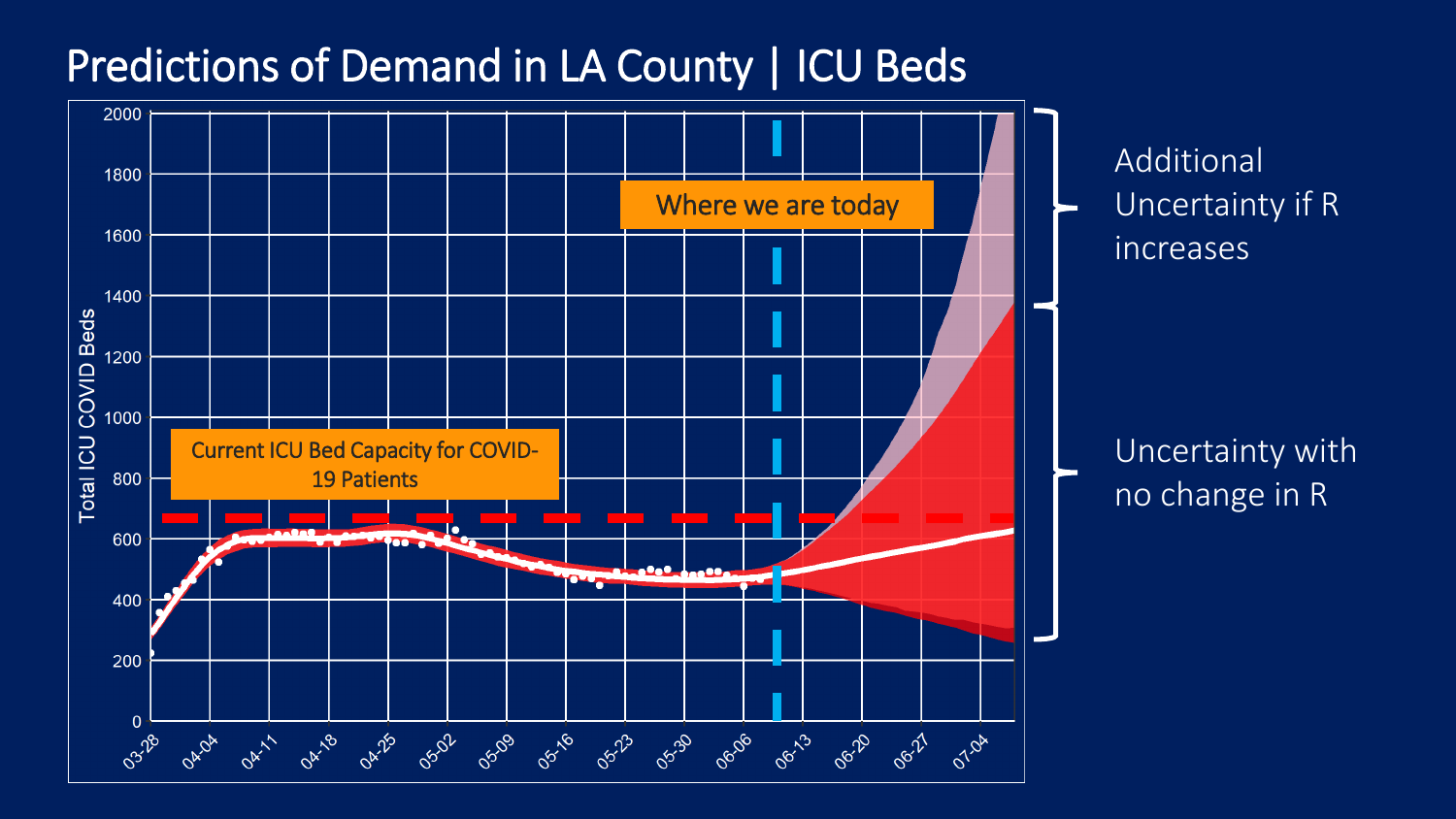#### Predictions of Demand in LA County | Ventilators

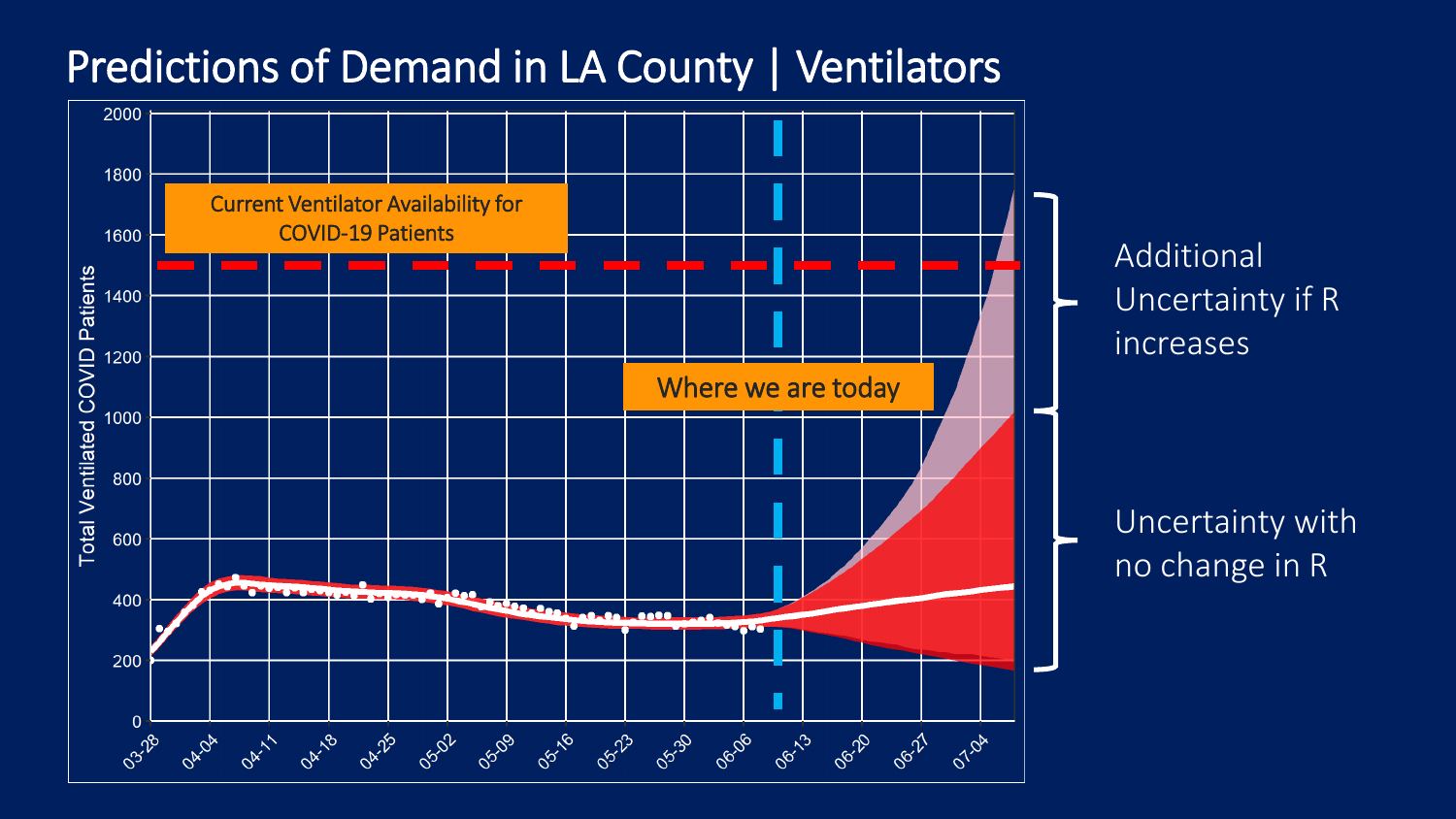### Predictions of Daily Mortality LA County



Additional Uncertainty if R increases

Uncertainty with no change in R